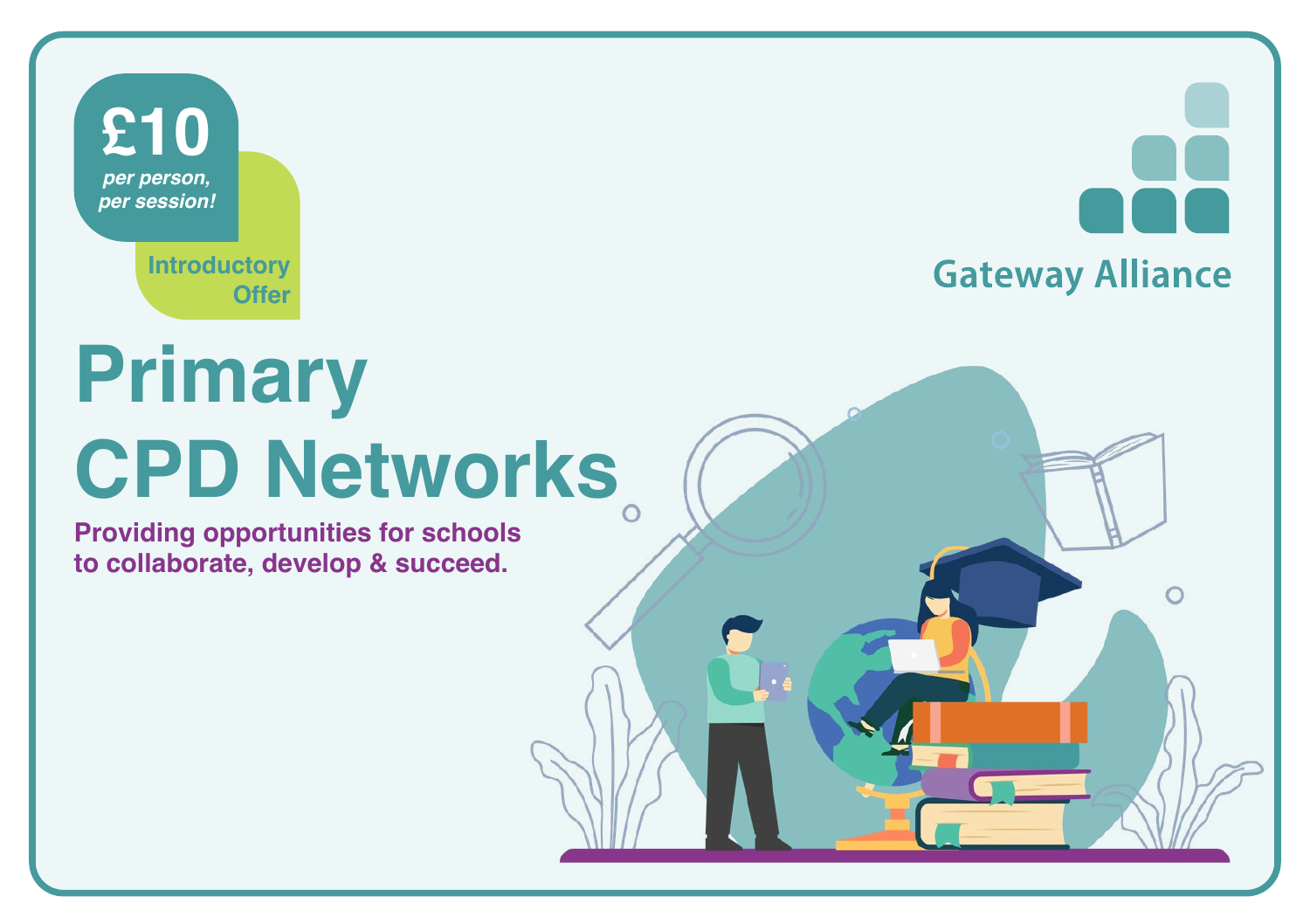£10 per person, per session!

> **Introductory Offer**



Gateway Alliance are delighted to be offering a series of introductory CPD network sessions, during the summer term 2022, for schools new to our Alliance.

> At Gateway Alliance we aim to be at the forefront of professional learning in education, providing schools with opportunities to collaborate, develop and succeed.

We have been working with schools in the Warwickshire area for the last 10 years, providing CPD programmes and networks to over 250 Primary schools each year. We are very proud of our reputation, having a **99% average customer satisfaction rating** over the last 4 years.

Our networks, that are led by national subject experts, take place both online and face to face and provide opportunities for a wide range of school staff to learn, share and develop together by engaging with the latest educational thinking and research in a meaningful and cost effective way.

**Network Sessions Available** Sen[ior Leaders' Network Webinar](#page-2-0) Sch[ool Business Managers' Network](#page-2-0)

**Gateway Alliance** 

[SENCo Network](#page-4-0) [English Network](#page-4-0)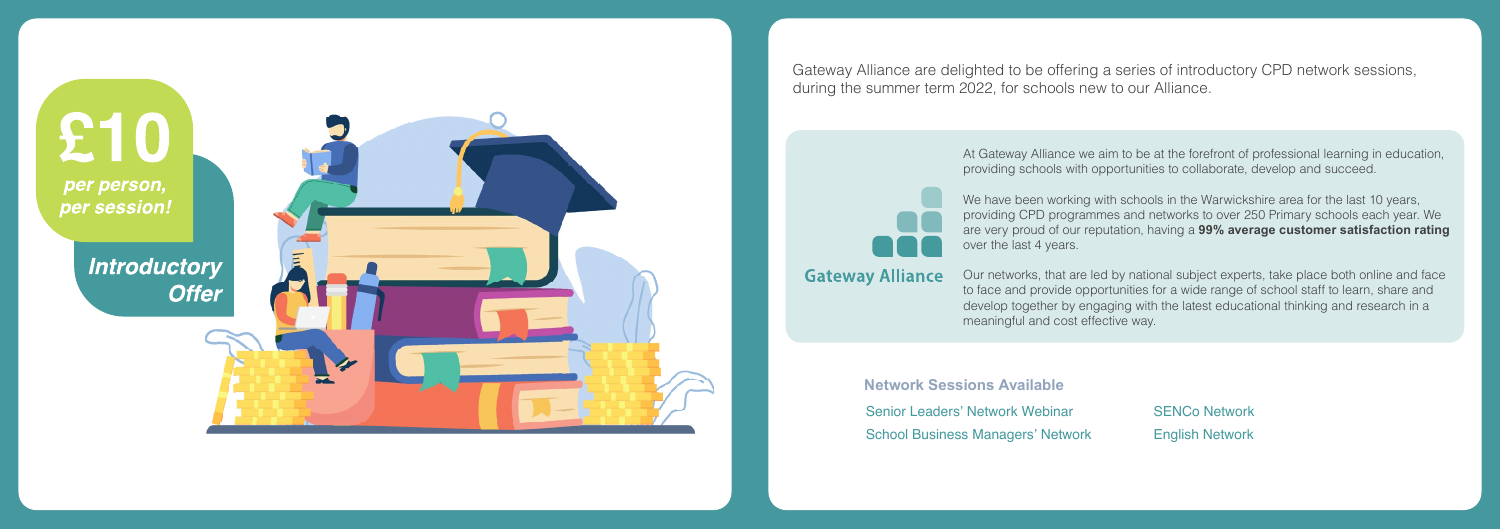<span id="page-2-0"></span>

#### **Senior Leaders' Network**

Gateway Alliance provide a range of support for Primary senior leaders. Our Senior Leaders' network provides access to the latest evidence-informed leadership practice through an annual programme of webinars, networking events and inspirational conferences. We also work in partnership with DRB to offer schools in our senior leaders network discounted access to the DRB Leadership Briefings.

#### **Senior Leaders' Network Webinar**



**Click here to fi[nd out more and book your ticket](https://gatewayalliance.co.uk/cpd-networks/)**

#### **Session Overview**

During this taster session, colleagues will hear more about the Gateway Alliance Primary Senior Leaders' Network as well as have the opportunity to hear from guest speaker Rob Carpenter.

Rob's session 'Building a Curriculum for Excellence' explores practical approaches to curriculum design which ensures knowledge is developed within an ethical framework leading to greater pupil agency and excellence for all pupils.

#### **Speaker Profile**

**Rob Carpenter** has been a teacher leader for over 20 years. He is the Trust Leader for the Inspire Partnership, a family of 9 schools in South East London.

Rob's philosophy for leading learning is rooted in high quality curriculum provision which connects learning experiences with the wider world, the arts and problem solving.

He has served as a local and national leader in education and is passionate about school-to-school support, having developed a range of tools to strengthen the leadership of teaching and learning.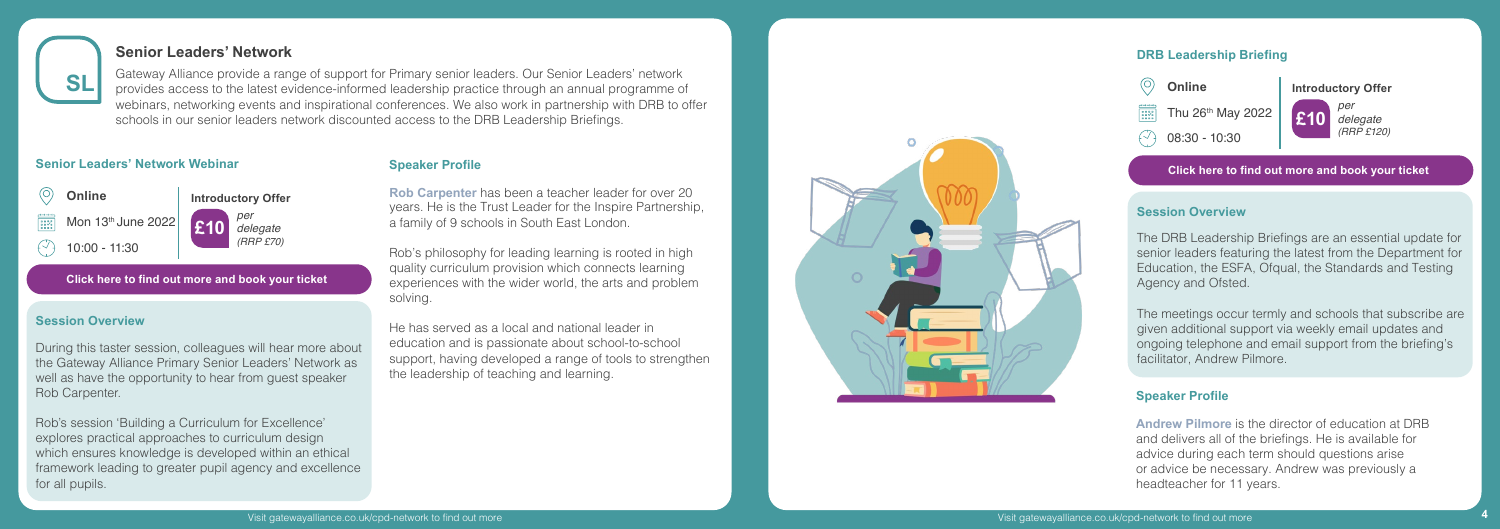We are really pleased to have established and developed our partnerships with Gateway Alliance.

**The quality of facilitation across a range of programmes, including the ECF, NPQs and Research School has been excellent** - expertly drawing upon a sound knowledge base as well as a wealth of local school leadership experience – understanding the challenges leaders face and how they can sustainably bring about change in their settings.

> *Nathan Morland, Director John Taylor Teaching School Hub*

<span id="page-3-0"></span>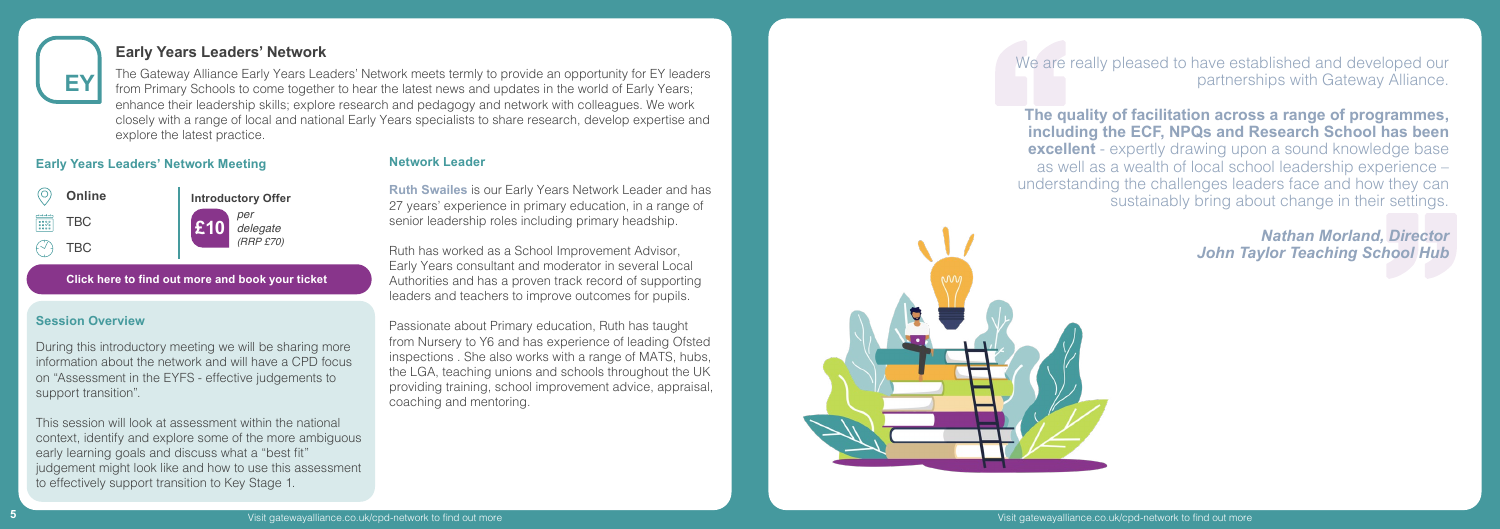<span id="page-4-0"></span>

#### **Network Leader**

**Kate Browning** is our SENCo Network Leader. She is a well-regarded lead professional both locally and nationally in school improvement for children and young people with SEND.

She has over 20 years of experience as a teacher, SENCo, Local Authority School Improvement Officer for SEN and interim Education Development Officer for NASEN, where she supported the delivery of nationwide training on the SEND Code of Practice with the DfE.

Kate works with Alliances, MATs, local authorities and individual schools to improve outcomes for children and young people with SEND across the primary and secondary phase.

She also teaches the National Award for SEN Coordination, facilitates SENCo networks across the Midlands and is an associate lecturer on SEND for Warwick, Northampton and Derby Universities.

#### **Introductory Offer £10** *per delegate (RRP £70)*

#### **English Network Meeting**



#### **Network Leader**



**Ruth Baker-Leask** is our English Network Leader and is an experienced consultant, leading successful English CPD for 20 years, and former primary Head Teacher, Ruth is the chair of the National Association of Advisers in English (NAAE) and as such works regularly with the country's leading researchers and experts in the field of Primary English.

She is an associate teacher for the CLPE and an associate consultant with the National Literacy Trust.

Ruth is a member of the United Kingdom Literacy Association Awards and Members Panel.



#### **Click here to find out more and book your ticket**

#### **Click here to find out more and book your ticket**

#### **Session Overview**

This introductory network session will provide colleagues with an opportunity to find out more about our network. During the [session colleagues will be updated in matters that are](https://gatewayalliance.co.uk/cpd-networks/)  currently affecting the English education community, including the reading expectations of the Ofsted framework; examine key aspects of both reading and writing by firstly looking at the knowledge that underpins the teaching of spelling; building on an effective phonics programme; and then considering the importance of reading for pleasure and the pedagogies that underpin getting this right.

### *delegate (RRP £70)*

#### **SENCo Network Meeting**

#### **SENCo Network**

This network offers the opportunity for both new and experienced SENCos to come together to hear the latest news and updates in the world of SEND; enhance their leadership skills; explore research and pedagogy and network with colleagues.

#### **Session Overview**

This introductory session will give attendees the opportunity [to find out more our network; hear the national updates in](https://gatewayalliance.co.uk/cpd-networks/) relation to SEND including latest research and links to new SEND resources and support.

We will then look at the SEND Green Paper and also explore models of distributed leadership for SEND.



#### **English Network**

This network meets termly to provide an opportunity for leaders to come together to hear the latest news and updates in the world of Primary English; enhance their leadership skills; explore research and pedagogy and network with colleagues.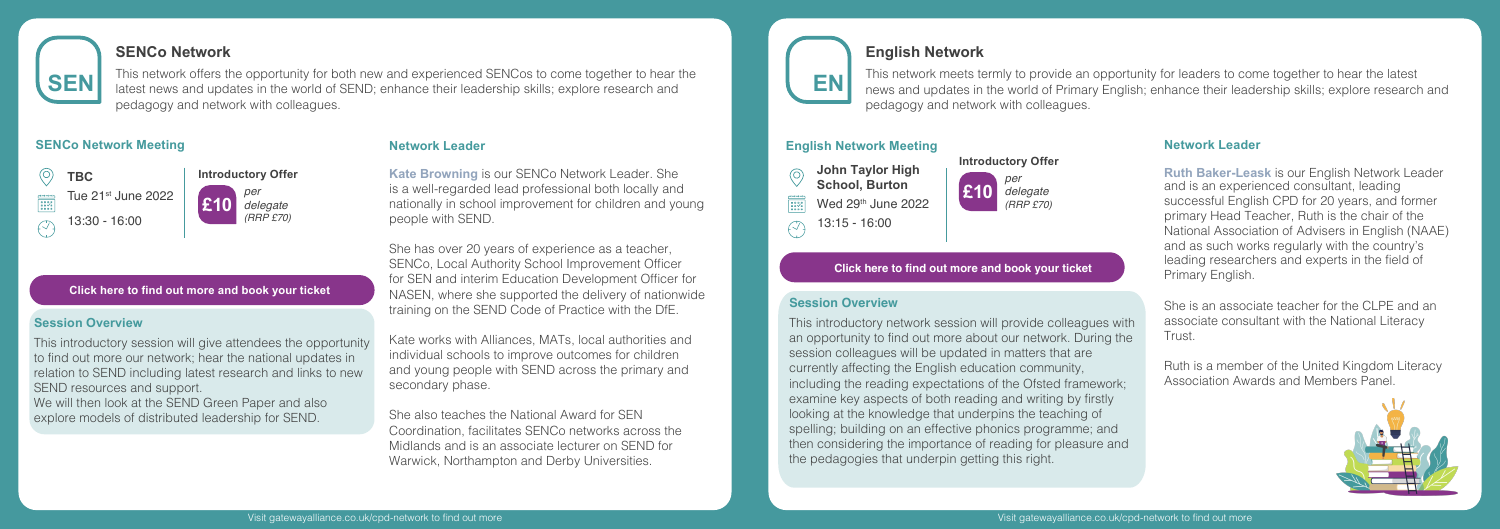#### **Network Leader**

**Philippa Ollerhead** is a highly experienced consultant, trainer and adviser, she has particular expertise in teaching and learning, leadership and management and pre and post-OFSTED support.

Philippa has over 30 years experience in education, with 16 years at senior leadership level and most recently was Education Services Director for Judicium Education.

The network sessions are relevant, engaging and lead by an exceptional professional development lead.'

Philippa is a training partner for the National Association of Headteachers delivering courses for senior leaders across the country. She also works closely with the Department for Education supporting academies and MATs who are experiencing financial or structural issues by working with leadership to analyse resources with the aim of reducing spend and improving staffing efficiencies.

"As a subject leader, **Gateway has helped me to grow my leadership skills and my subject knowledge, to support staff in my school.**



#### "**I believe the quality of Gateway training is second to none.**

It's relevant, cost effective and invariably has a direct impact on the day to day teaching and learning back at school. Everything you could wish for when selecting external CPD".



#### **SBM Network Meeting**



<span id="page-5-0"></span>

#### **School Business Managers' Network**

The SBM network meets termly and offers business managers an opportunity to access professional development focused specifically on their role and facilitated by an independent expert – Philippa Ollerhead – along with the opportunity to network with colleagues.

**Click here to fi[nd out more and book your ticket](https://gatewayalliance.co.uk/cpd-networks/)**

#### **Session Overview**

This network meeting will look at the latest news and updates for business managers – including a funding update, the latest from Ofsted and news from the DfE.

We will have a specific focus on the DfE white paper and its impact on maintained schools and academies as well as an opportunity for colleagues to share issues and challenges with others from across the network.